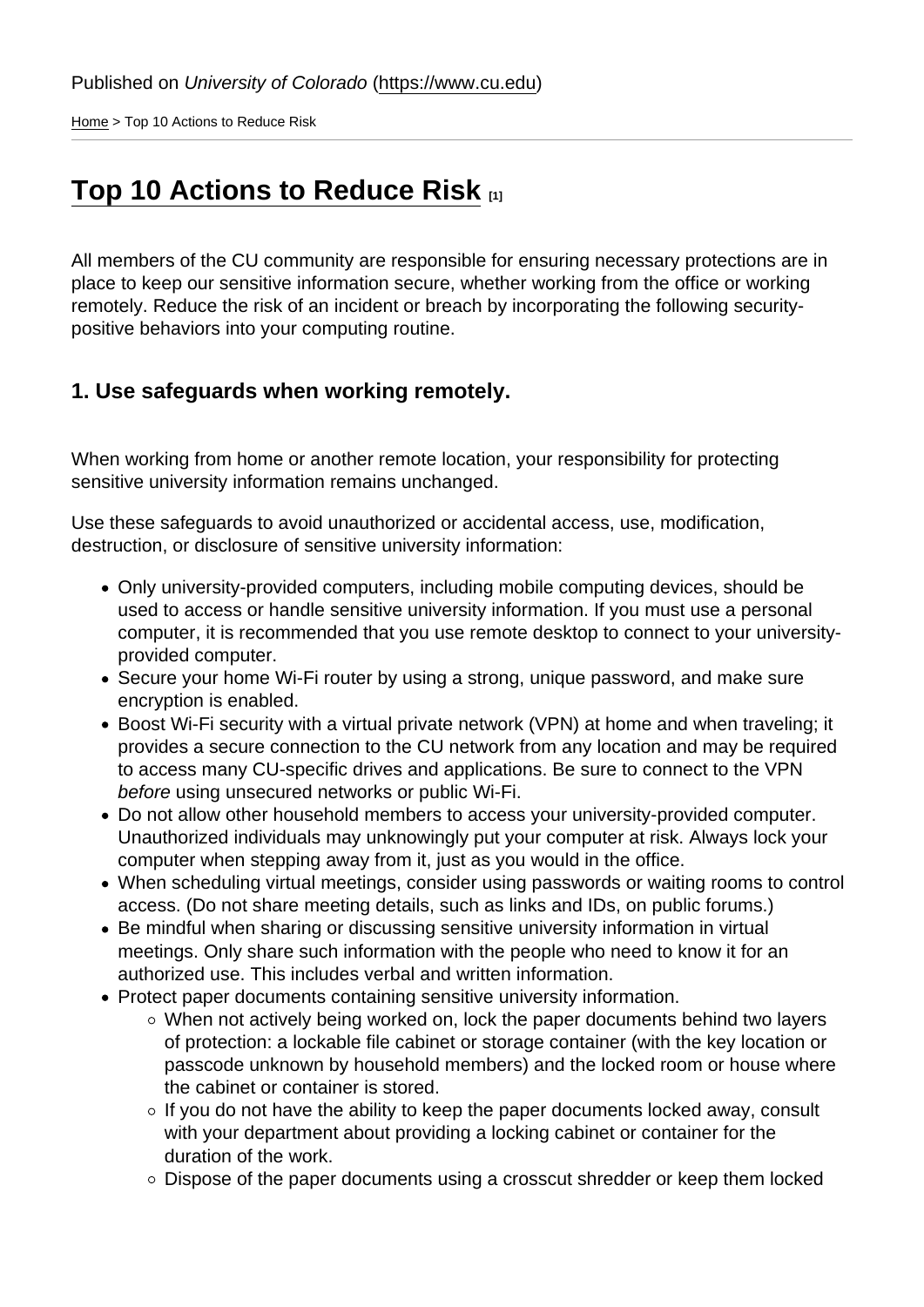away until you return to your campus office.

Visit you[r IT department's website for campus-specific information](https://www.cu.edu/security/about) [2] on VPN, encryption, remote desktop, and collaboration tools.

International travel – know before you go

High-risk foreign counties are often governed by laws that restrict how you conduct university business. If you are traveling internationally, be familiar with laws and policies pertaining to technology and take the appropriate precautions to secure your university-provided device if it contains controlled software or sensitive university information or both.

Visit the [Institutional Statement of Export Control Commitment and Support](https://www.cu.edu/export-control) [3]website for more information about your campus office contact, policies, and guidance.

2. Report a potential incident.

If you believe an information security incident has occurred, it is important to report it as soon as possible. This allows the investigative team to act quickly to determine the level of impact and contain the incident.

Visit [Reporting an Incident](https://www.cu.edu/security/reporting-incident) [4] for more information.

3. Recognize phishing, other deceptive tactics.

Cybercriminals use deceptive tactics to manipulate people into doing what they want with the goal of stealing information and money. The tactics, sometimes called "social engineering," are the foundation of all phish and scams conducted through emails, text messages, phone calls, and in-person interaction.

Here are some things to remember:

- Do not provide your username, password, or any personal information requested by unsolicited email or phone call. (CU will never ask you for your password.)
- Be wary of email links or attachments, unless you are positive the content is safe.
- Don't react to tactics aimed to scare you into taking urgent action, including: threats of a lawsuit, a computer full of viruses, locked accounts, or opportunities to earn or save money now.
- Legitimate companies and service providers will provide a way for you to contact them directly. If you're uncertain, you can learn more by researching them online.
- Emails from a university leader asking you to make a urgent wire transfer or buy gift cards are likely to be scams.
- No one from your campus IT department is going to call to inform you about a computer virus and ask for your passwords.
- Government agencies will not call and threaten you, or make demands for payment in the form of gift cards.

Visit [Phishing Scams FAQs](https://www.cu.edu/security/awareness/phishing-scams-faqs) [5] for more information.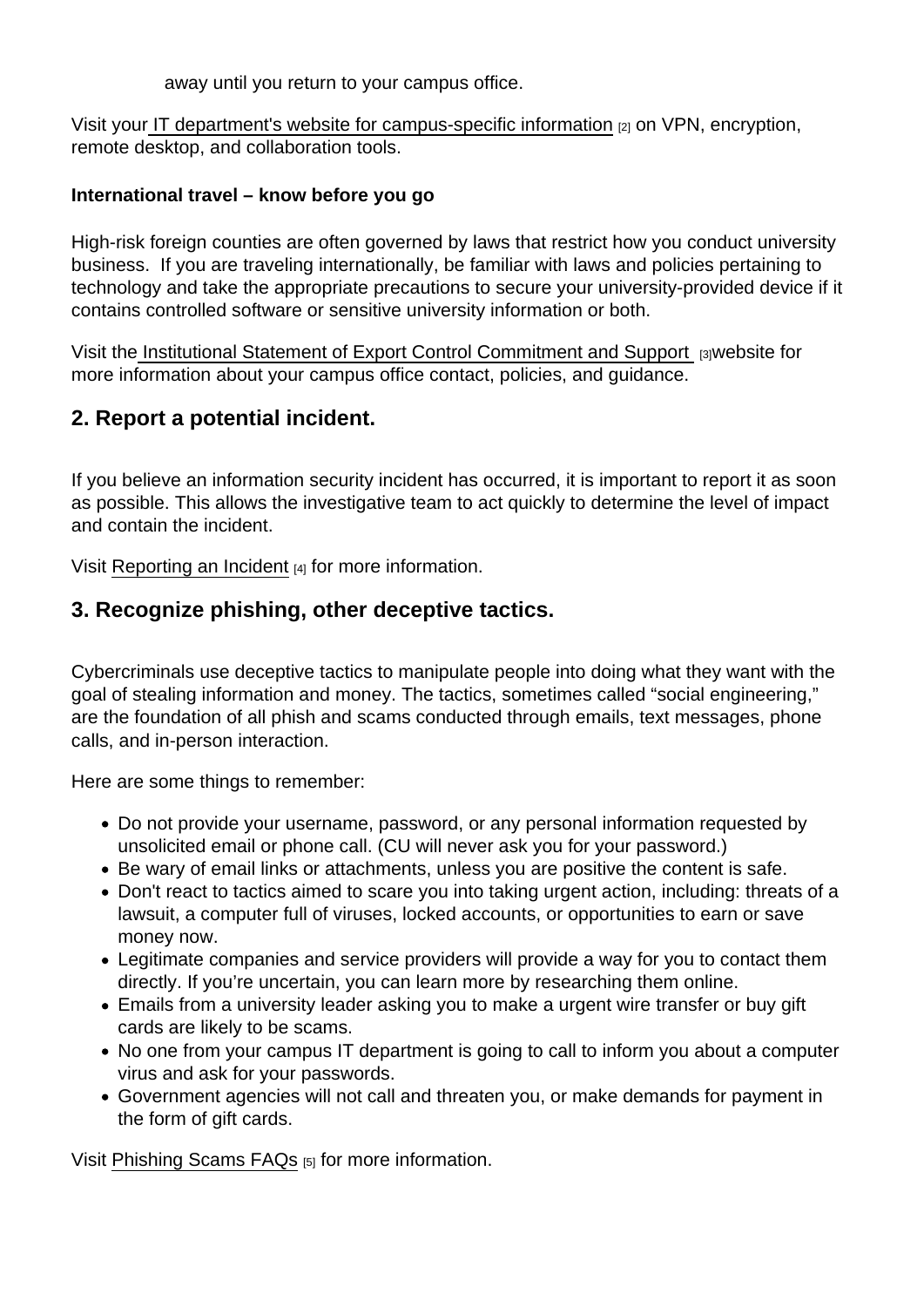Report phishing to your appropriate contact contact:

- CU System [security@cu.edu](mailto:security@cu.edu) [6]
- CU Boulder [phish@colorado.edu](mailto:phish@colorado.edu) [7]
- CU Denver | Anschutz [phishing.samples@ucdenver.edu](mailto:phishing.samples@ucdenver.edu) [8]
- USSC - [helpdesk@uccs.edu](mailto:helpdesk@uccs.edu) [9]
- 4. Protect sensitive university information.

If you access, handle, or store sensitive university information, you are responsible for safeguarding it from unauthorized or accidental access, use, modification, destruction, or disclosure.

The information, classified as "Highly Confidential" and "Confidential," is only for the "eyes of the authorized individuals" in any form including paper or electronic.

Be able to recognize sensitive university information. Some examples include:

- Protected health information
- Social security numbers
- Payment card numbers
- Health insurance policy ID numbers
- Student information and admission applications
- Faculty and staff personnel records, benefits, salaries, ID numbers, and employment applications
- Donor contact information and non-public gift amounts
- Non-public policies
- Internal memos and email, and non-public reports
- Purchase requisitions, cash records, budgetary plans

Take these actions when accessing, handling, or storing sensitive university information:

- Only share with the people who need to know it for an authorized use. This includes verbal and written information.
- Encrypt the information when transmitting or storing.
- Ensure networks or systems used to handle or store the information has appropriate firewalls, monitoring, logging, patching, anti-malware and related security controls.
- Use university-provided computers, including mobile computing devices and storage medium.
	- $\circ$  If this is not possible and you must use a personal computer, for example when working remotely, use remote desktop to connect to your university-provided computer.
	- $\circ$  Additionally, please do not allow other household members to access your university-provided computer. Unauthorized users may unknowingly put your computer at risk.
- Do not use collaborative platforms, such as SharePoint or Teams, to share or store the information.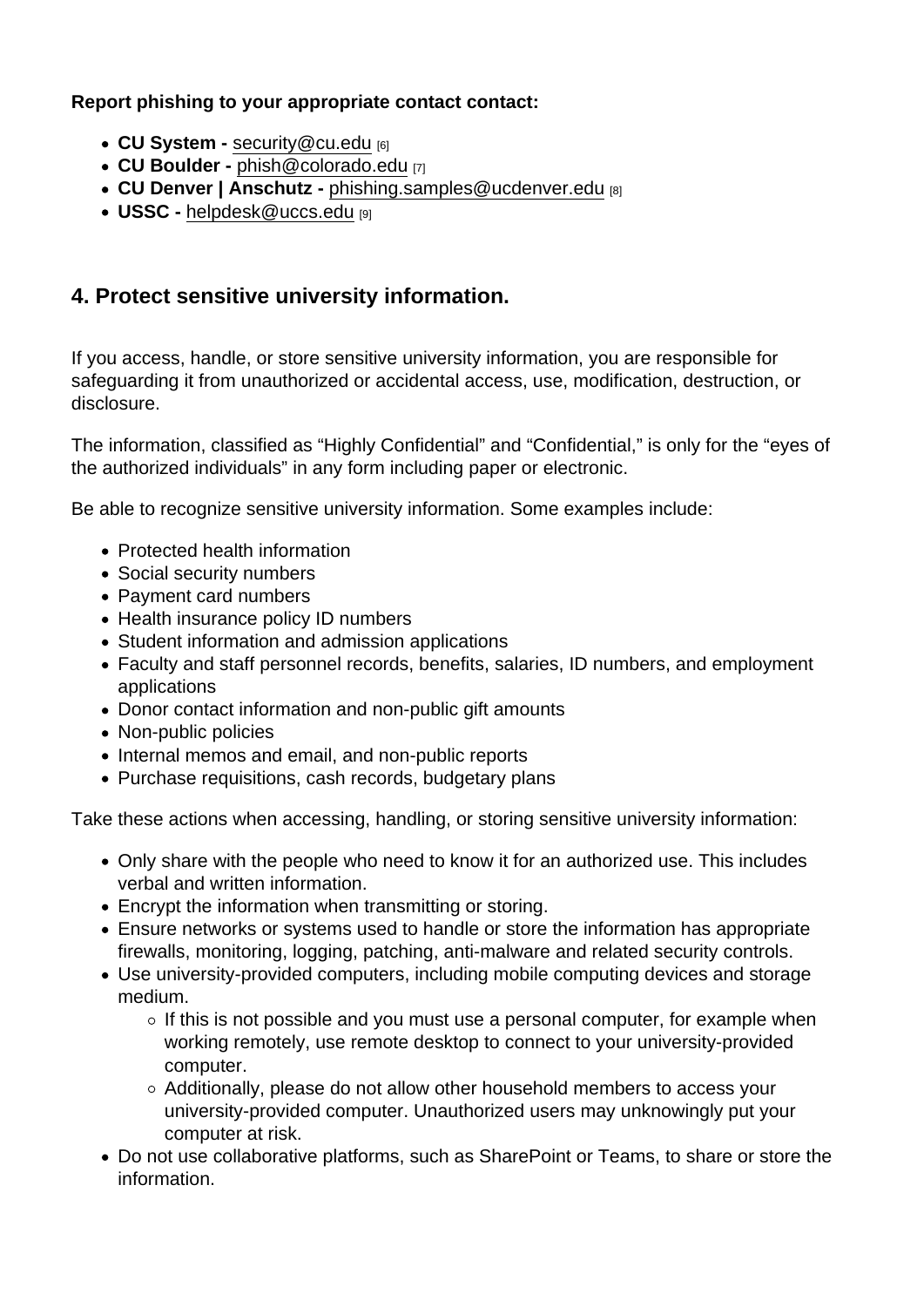• Refer to the [universitywide policy](https://www.cu.edu/ope/aps/2006)  $[10]$  for information retention and disposal.

Visit the [Data Classification](https://www.cu.edu/ois/data-classifications-impact) [11] webpage for more information.

- 5. Keep devices secure.
	- Back up files regularly.
		- This is invaluable if the device is lost, stolen, or compromised and needs to be wiped clean.
	- Boost Wi-Fi security with VPN.
		- o Public wireless networks and hotspots are not secure, which means that anyone could potentially see what you are doing on your laptop or smartphone while you are connected to them. Using a virtual private network (VPN) provides an added layer of security by encrypting internet traffic. Be sure to connect to the VPN before using unsecured networks or public Wi-Fi.
	- Keep software, including antivirus, updated.
	- Keep tabs on your applications.
		- Your mobile device may contain suspicious apps running in the background, or using default permissions you never realized you approved—gathering your personal information without your knowledge. Check your app permissions and delete what you don't need or no longer use.
	- Enable encryption to keep files and folders unreadable to unauthorized people.
		- This is especially valuable if your device is lost, stolen or compromised.
	- Avoid using public charging stations by having a phone backup battery.
		- $\circ$  Criminals set up fake charging stations that allow them access to your device.
		- $\circ$  If you must use the charger, use a USB data blocker.

Visit your [IT department's website for campus-specific information](https://www.cu.edu/security/about) [2] on VPN, antivirus, and encryption.

#### 6. Create strong, unique passwords.

Weak and reused passwords make it easier for cybercriminals to gain access to your computing devices, applications, files, and accounts.

Use these tips to create strong passwords and keep them private:

- Go beyond the minimum requirements set by your campus if you can. The US Department of Defense requires a minimum of 15 characters in a password, which is a good rule to follow.
- You can make a password that appears random by making up a passphrase that means something to you, and only using the first letter of each word. For example, the phrase "My first job in 94 was delivering pizzas!" could become the secure password "M1stji94wdP!" Or choose some numbers, letters, and symbols and invent a mnemonic based on what you chose.
- Don't use the same password for multiple sites. If you use the same password, a single compromise of that password puts all your accounts at risk.
- Use two-factor or multifactor authentication whenever it's available to help prevent unauthorized access to your devices and accounts (e.g., a unique one-time code sent to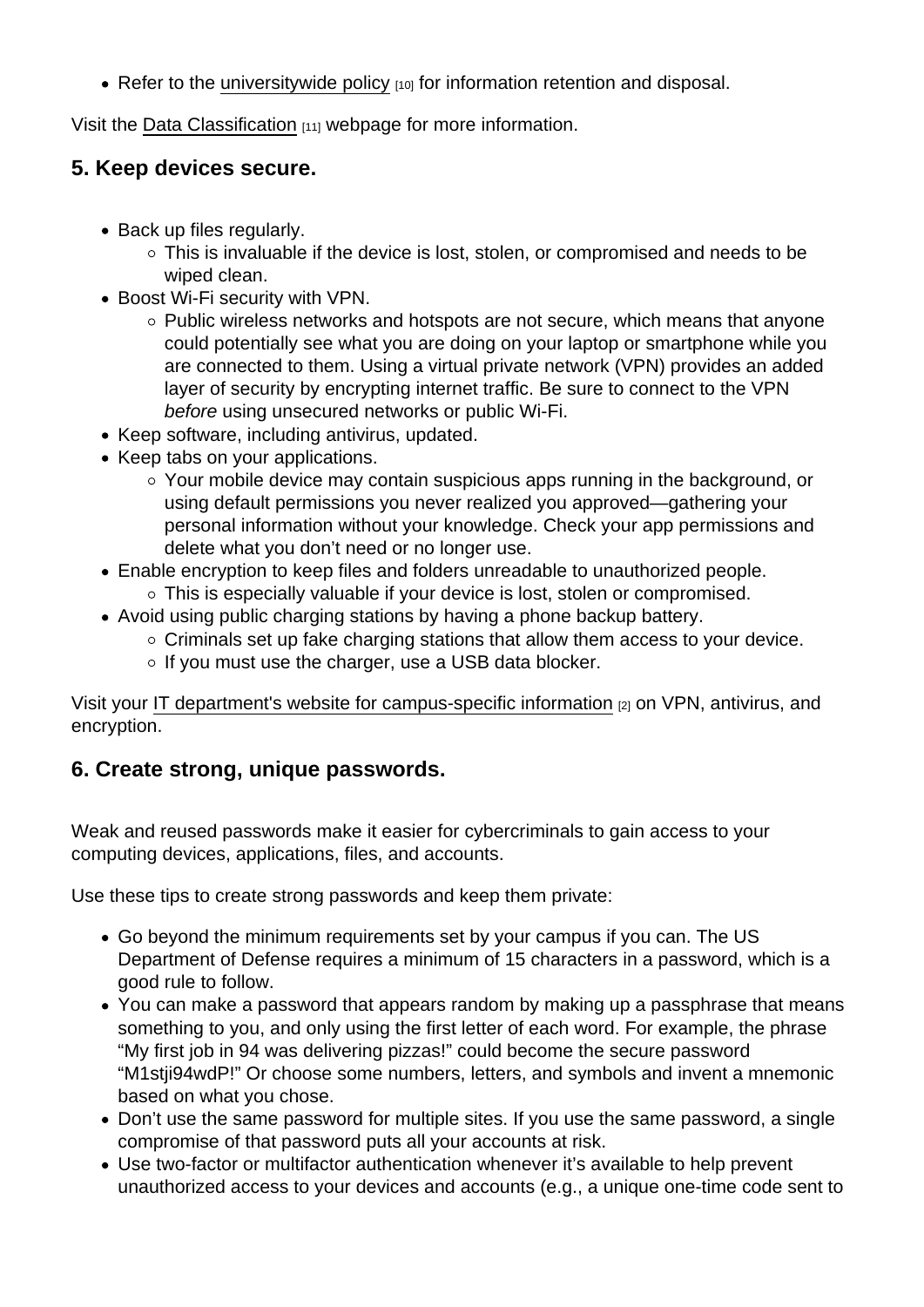your phone or mobile device).

- Consider password managers to generate and remember different, complex passwords for each of your accounts.
- Keep your password to yourself, and don't create opportunities for someone else to steal your information:
	- o Don't tell other people your password.
	- o Don't write your password down.
	- Don't allow your browser to save your credentials or automatically fill your credentials for you. If you can log in automatically, so can anyone else with your device.

Visit you[r IT department's website for campus-specific guidance](https://www.cu.edu/security/about) [2].

#### 7. Be on the lookout for insider threat.

An insider threat is the threat that an employee or a contractor will use authorized access to compromise the confidentiality, integrity or availability of private or sensitive information.

Here are some possible warning signs of an insider threat:

- Working odd hours without authorization.
- Taking proprietary or other sensitive information home without need or authorization.
- Copying material unnecessarily, especially if it's proprietary or classified.
- Installing personal software or hardware in violation of policies, accessing restricted websites, conducting unauthorized searches, or downloading sensitive material.
- Taking short trips to foreign countries for unexplained reasons.

If you see suspicious behavior, report it to [your campus IT or information security department](https://cu.edu/security/about)  $[12]$ .

### 8. Only use CU-approved applications.

Avoid the possibility of malicious software by only using applications that are approved and supported by the university. Consult with [your campus IT department](https://www.cu.edu/security/about) [2] before acquiring new applications.

#### 9. Protect the privacy of those in CU community.

Your job function may require that you handle private information related to students, employees, alumni, donors, research sponsors, patients, and others. (Examples of such information includes social security numbers, credit card information, educational records, and health information)

Consider these actions when handling private information:

- Ensure there is a true business need for collecting personal information.
- Only request the minimum information required. Resist the temptation to collect additional information that you "might" need in the future.
- Inform the individual why you need the information and what it will be used for. If the information will be handled by a third-party, clearly disclose that, too.